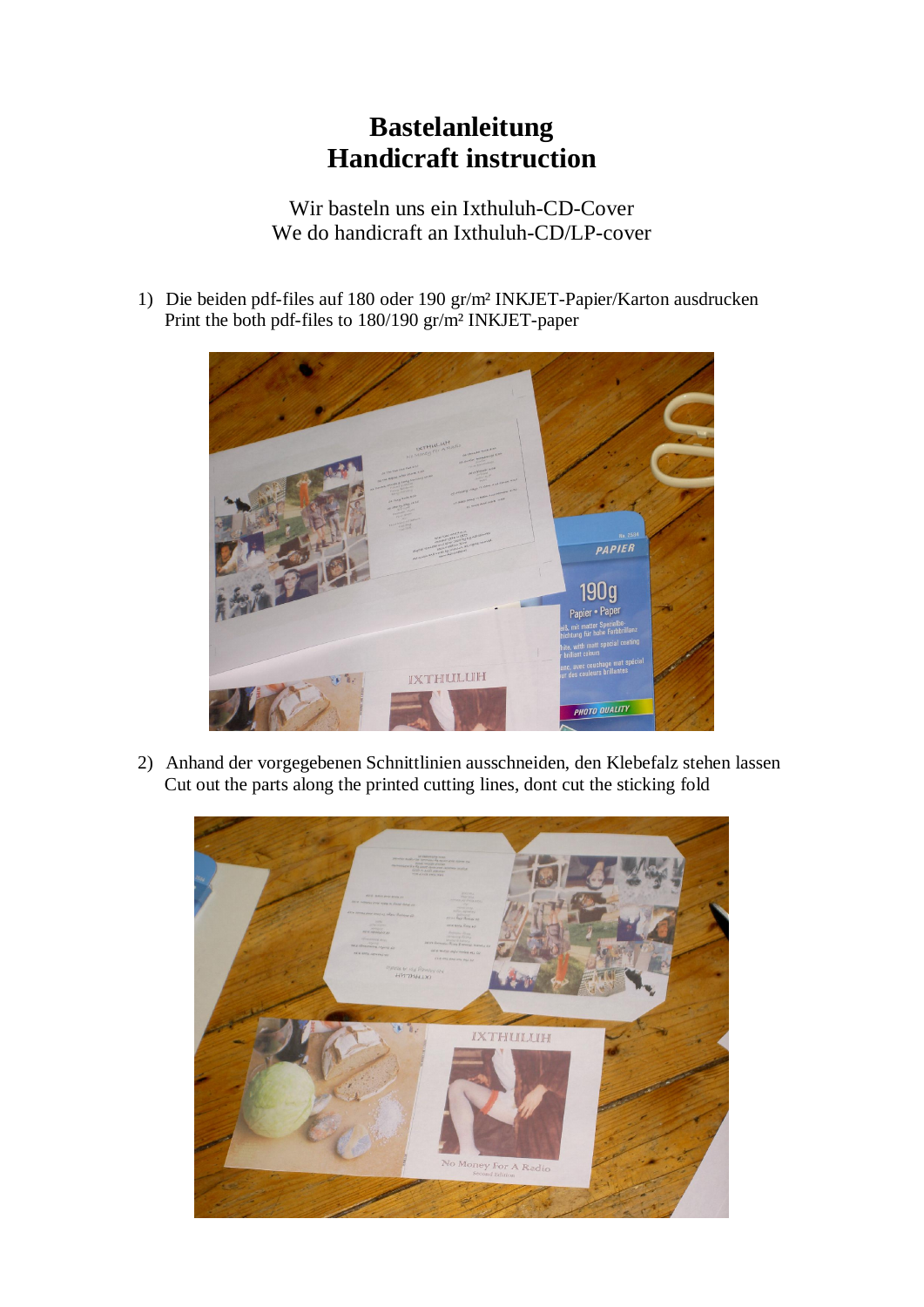3) Die Klebefalze nach hinten biegen, das Innenblatt zusammenklappen, das Aussenblatt an 2 Linien so falten, daß der schmale Rücken erhalten bleibt Fold the sticking folds backwards and fold up the inside sheet, fold the outside sheet at both lines to get the thin back